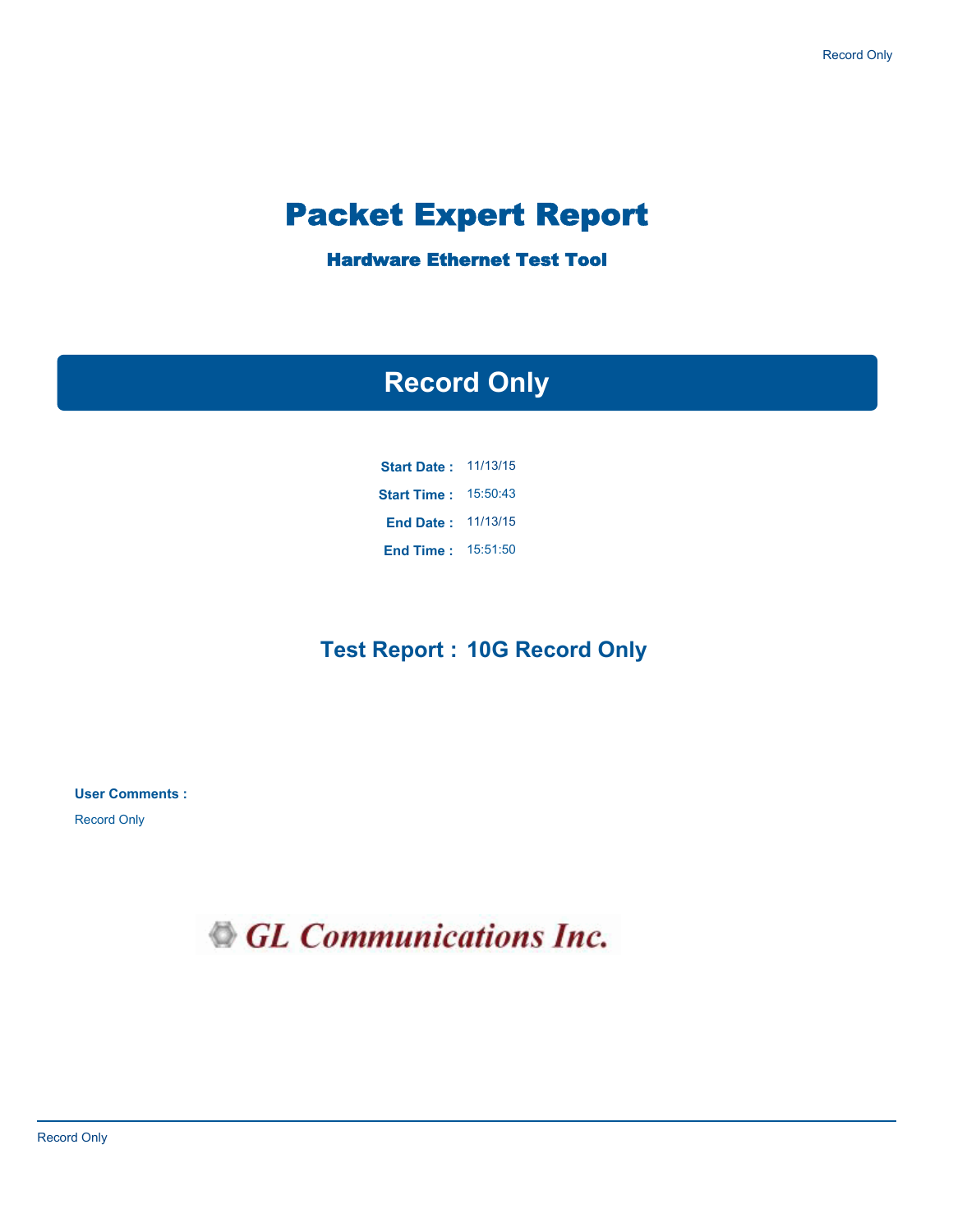### **Port-1 Interface**

**Hardware MAC Address :** -

Link: Up

**Auto-Negotiation Status :** -

**Flow Control :** Enabled **Duplex Mode :** Full Duplex **Speed :**  10000 Mbps

#### **Port-2 Interface**

**Hardware MAC Address :** -

Link: Up

**Auto-Negotiation Status :** -

**Flow Control :** Enabled **Duplex Mode :** Full Duplex **Speed :**  10000 Mbps

| <b>Capture Ports</b><br>Port Number: 1<br>$\sim$<br>$\sim$ |                              |
|------------------------------------------------------------|------------------------------|
| <b>Capture File Name</b>                                   | <b>Capture Size</b>          |
| File Name: C:\Users\glitteam\Desktop\sample record only    | Capture Limit Type: Max Size |
| File Type: DAT                                             | Capture Limit: 8192          |
|                                                            |                              |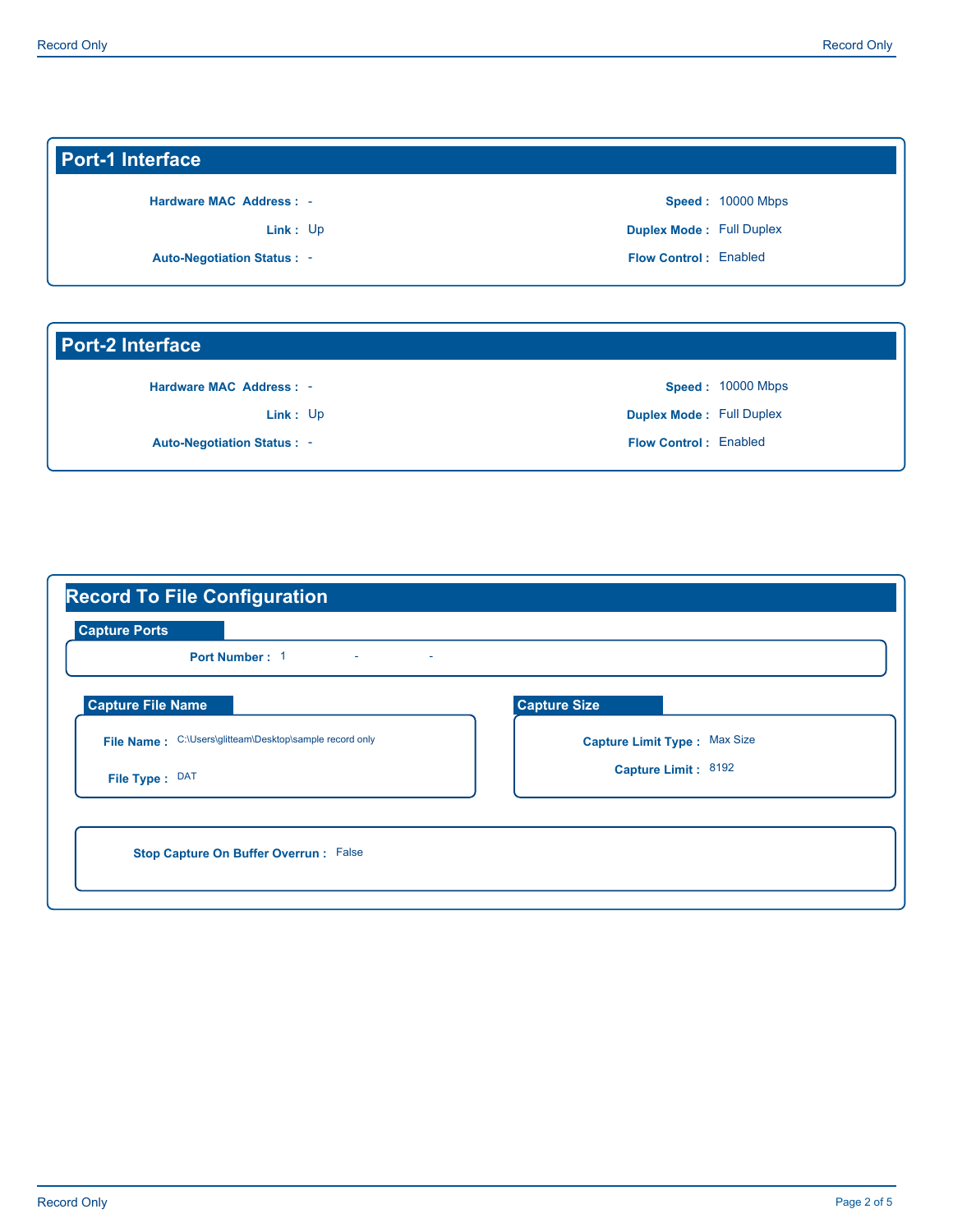| <b>Enable Filter: Enabled</b><br><b>Operation: Accept</b> | Action: OR<br>Filter Num: - |
|-----------------------------------------------------------|-----------------------------|
|                                                           |                             |
|                                                           |                             |
| Port -2                                                   |                             |

**Operation :** Accept

| Data: 22-22-22-22-22-22-11-11- |                             |
|--------------------------------|-----------------------------|
| 11-11-11-11-00-00-00-00-       | $-00-00-00-00-00-00-00-00-$ |
| 00-00-00-00-00-00-00-00-       | 00-00-00-00-00-00-00-00-    |
| 00-00-00-00-00-00-00-00-       | 00-00-00-00-00-00-00-00-    |
| 00-00-00-00-00-00-00-00-       | 00-00-00-00-00-00-00-00-    |
| 00-00-00-00-00-00-00-00-       | 00-00-00-00-00-00-00-00-    |
| 00-00-00-00-00-00-00-00-       | 00-00-00-00-00-00-00-00-    |
| 00-00-00-00-00-00-00-00-       | 00-00-00-00-00-00-00-00-    |
| 00-00-00-00-00-00-00-00-       | 00-00-00-00-00-00-00-00-    |
| 00-00-00-00-00-00-00-00-       | 00-00-00-00-00-00-00-00-    |
| 00-00-00-00-00-00-00-00-       | 00-00-00-00-00-00-00-00-    |
| 00-00-00-00-00-00-00-00-       | 00-00-00-00-00-00-00-00-    |
| 00-00-00-00-00-00-00-00-       | 00-00-00-00-00-00-00-00-    |
| 00-00-00-00-00-00-00-00-       | 00-00-00-00-00-00-00-00-    |
| 00-00-00-00-00-00-00-00        | $00 - 00 - 00$              |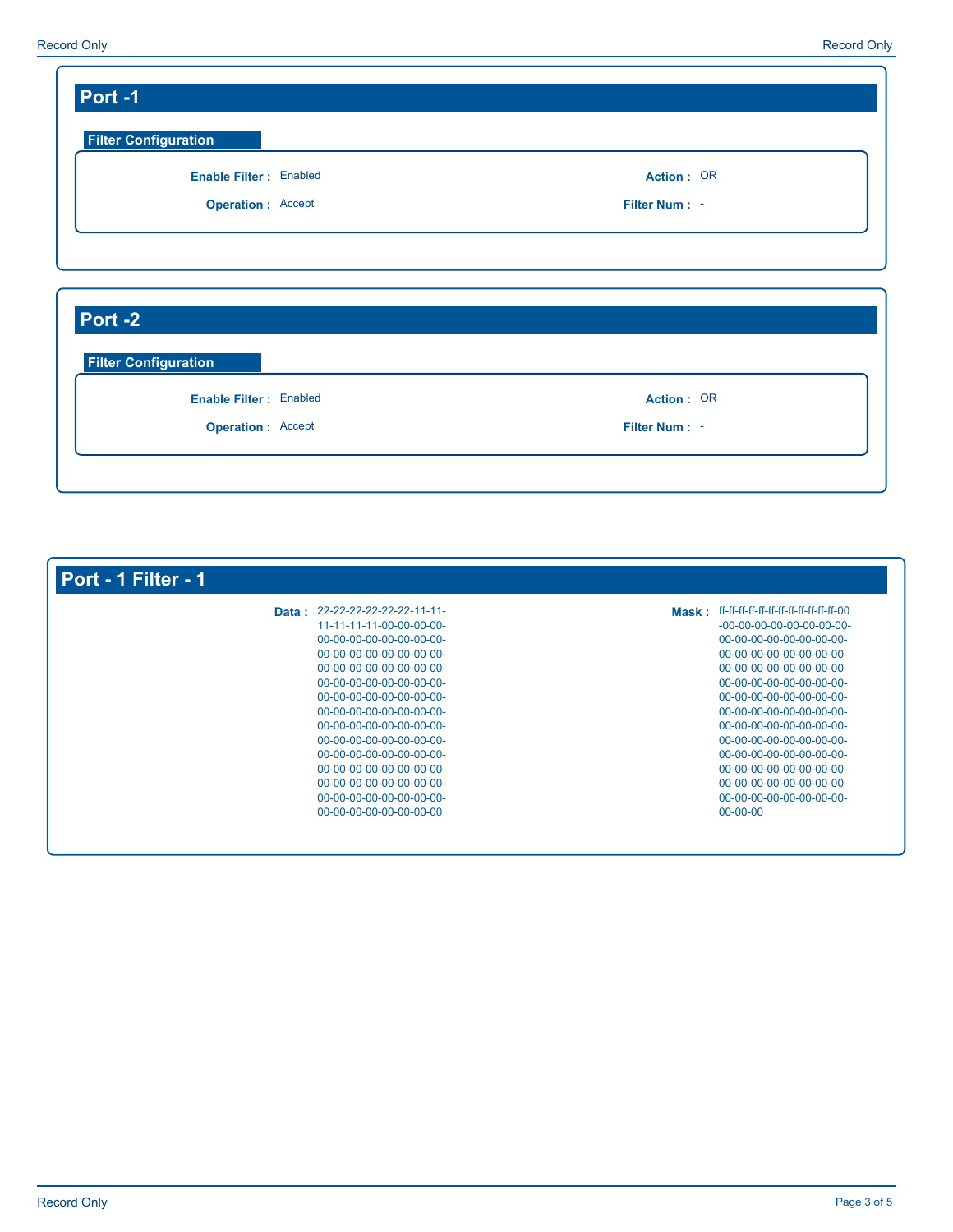| <b>Filter Statistics</b> |                         |                |  |
|--------------------------|-------------------------|----------------|--|
| <b>Port: 1</b>           |                         | $\overline{2}$ |  |
| <b>Filter1 Count:</b>    | 4 967 840               | $\mathbf 0$    |  |
| <b>Filter2 Count:</b>    | $\mathbf 0$             | $\mathbf 0$    |  |
| <b>Filter3 Count:</b>    | $\mathbf 0$             | $\mathbf 0$    |  |
| <b>Filter4 Count:</b>    | $\overline{\mathbf{0}}$ | $\mathbf 0$    |  |
| <b>Filter5 Count:</b>    | $\overline{\mathbf{0}}$ | $\mathbf 0$    |  |
| <b>Filter6 Count:</b>    | $\mathbf 0$             | $\mathbf 0$    |  |
| <b>Filter7 Count:</b>    | $\mathbf 0$             | $\mathbf 0$    |  |
| <b>Filter8 Count:</b>    | $\mathbf 0$             | $\mathbf 0$    |  |
| <b>Filter9 Count:</b>    | $\mathbf 0$             | $\mathbf 0$    |  |
| <b>Filter10 Count:</b>   | $\mathbf 0$             | $\mathbf 0$    |  |
| <b>Filter11 Count:</b>   | $\overline{\mathbf{0}}$ | $\mathbf 0$    |  |
| Filter12 Count:          | $\mathbf 0$             | $\mathbf 0$    |  |
| Filter13 Count:          | $\mathbf 0$             | $\mathbf 0$    |  |
| <b>Filter14 Count:</b>   | $\mathbf 0$             | $\mathbf 0$    |  |
| <b>Filter15 Count:</b>   | $\mathbf 0$             | $\mathbf 0$    |  |
| <b>Filter16 Count:</b>   | $\mathbf 0$             | $\mathbf 0$    |  |